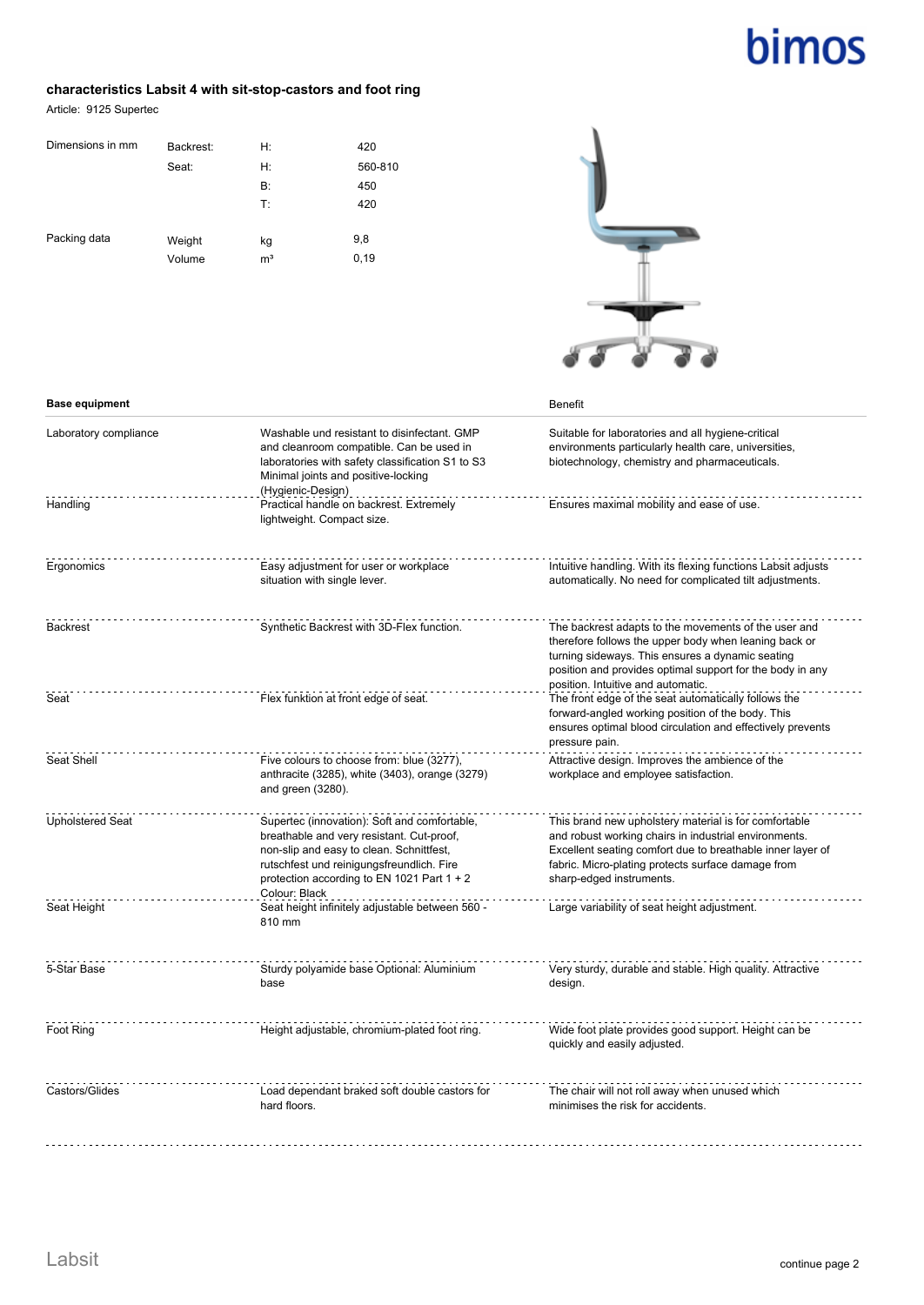## bimos

#### **characteristics Labsit 4 with sit-stop-castors and foot ring**

Article: 9125 Supertec

| Dimensions in mm | Backrest: | H:             | 420     |
|------------------|-----------|----------------|---------|
|                  | Seat:     | H:             | 560-810 |
|                  |           | <b>B</b> :     | 450     |
|                  |           | T:             | 420     |
|                  |           |                |         |
| Packing data     | Weight    | kg             | 9,8     |
|                  | Volume    | m <sup>3</sup> | 0,19    |



| Standards | Suitable for cleanrooms category 3 in<br>accordance with DIN EN ISO 14644-1<br>GMP-Conform Laboratory safety classification<br>S1 to S3 Tested for harmful substances<br>technical standard DIN 68 877-1 GS-Certified<br>for highest levels of safety Blue Angel<br>environmental certificate Sanitized<br>Qualitymanagement DIN EN ISO 9001<br>Environmental Management DIN EN ISO<br>14001 Verified Environmental Management<br><b>EMAS Occupational Health &amp; Safety OHSAS</b><br>18001 EcoVadis CSR Rating 2016 Gold | Certified by independent testing institutes. Procurement<br>security. |
|-----------|-----------------------------------------------------------------------------------------------------------------------------------------------------------------------------------------------------------------------------------------------------------------------------------------------------------------------------------------------------------------------------------------------------------------------------------------------------------------------------------------------------------------------------|-----------------------------------------------------------------------|
| Guarantee | 10-year long-term-quarantee - 3 years of which<br>full quarantee.                                                                                                                                                                                                                                                                                                                                                                                                                                                           | Quality assured and cost effective.                                   |